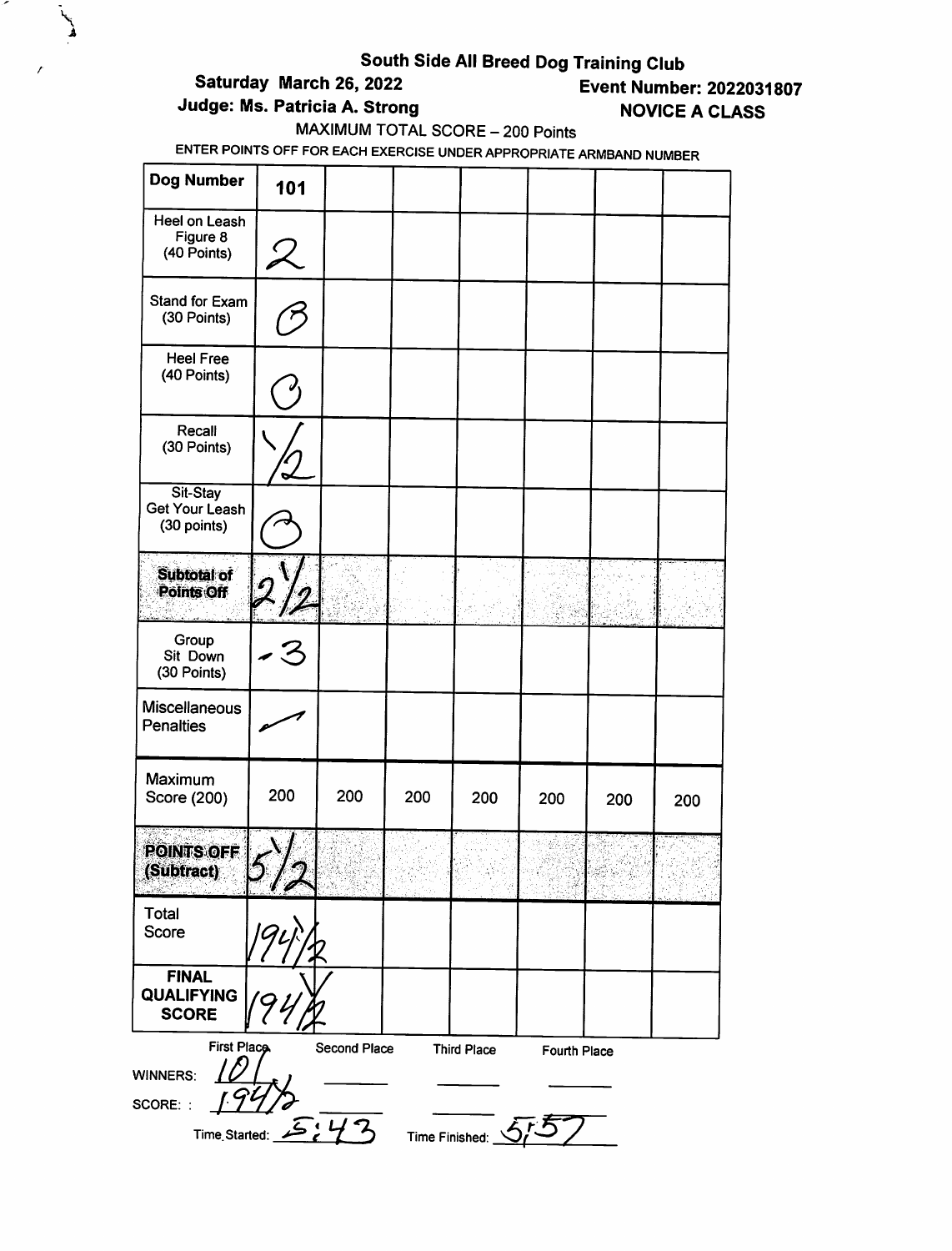# South Side All Breed Dog Training Club<br>Event Numbe = Event Numbe

 $\sim$   $\sigma$ Ç.

# **Event Number: 2022031807**

### Judge: Ms. Patricia A. Strong NOVICE B CLASS

MAXIMUM TOTAL SCORE - 200 Points

| Dog Number                                                           | 105       | 106          | 107            | 108                | 109                |     |     |
|----------------------------------------------------------------------|-----------|--------------|----------------|--------------------|--------------------|-----|-----|
| Heel on Leash<br>Figure 8<br>(40 Points)                             |           | သ            |                |                    | $\epsilon$         |     |     |
| <b>Stand for Exam</b><br>(30 Points)                                 | NQ        |              |                |                    |                    |     |     |
| <b>Heel Free</b><br>(40 Points)                                      |           |              |                |                    |                    |     |     |
| Recall<br>(30 Points)                                                |           |              |                |                    |                    |     |     |
| Sit-Stay<br><b>Get Your Leash</b><br>(30 points)                     |           |              |                |                    |                    |     |     |
| Subtotal of<br>Points Off                                            |           |              |                |                    |                    |     |     |
| Group<br>Sit Down<br>(30 Points)                                     |           |              |                |                    |                    |     |     |
| Miscellaneous<br><b>Penalties</b>                                    |           |              |                |                    |                    |     |     |
| Maximum<br>Score (200)                                               | 200       | 200          | 200            | 200                | 200                | 200 | 200 |
| <b>POINTS OFF</b><br>(Subtract)                                      | いん<br>N G |              | L.             |                    | $\mathcal{Q}$ of a |     |     |
| Total<br>Score                                                       |           |              |                |                    |                    |     |     |
| <b>FINAL</b><br><b>QUALIFYING</b><br><b>SCORE</b>                    |           |              |                |                    |                    |     |     |
| <b>First Place</b><br><b>WINNERS:</b><br>SCORE: :<br>Time Started: 0 |           | Second Place | Time Finished: | <b>Third Place</b> | Fourth Place       |     |     |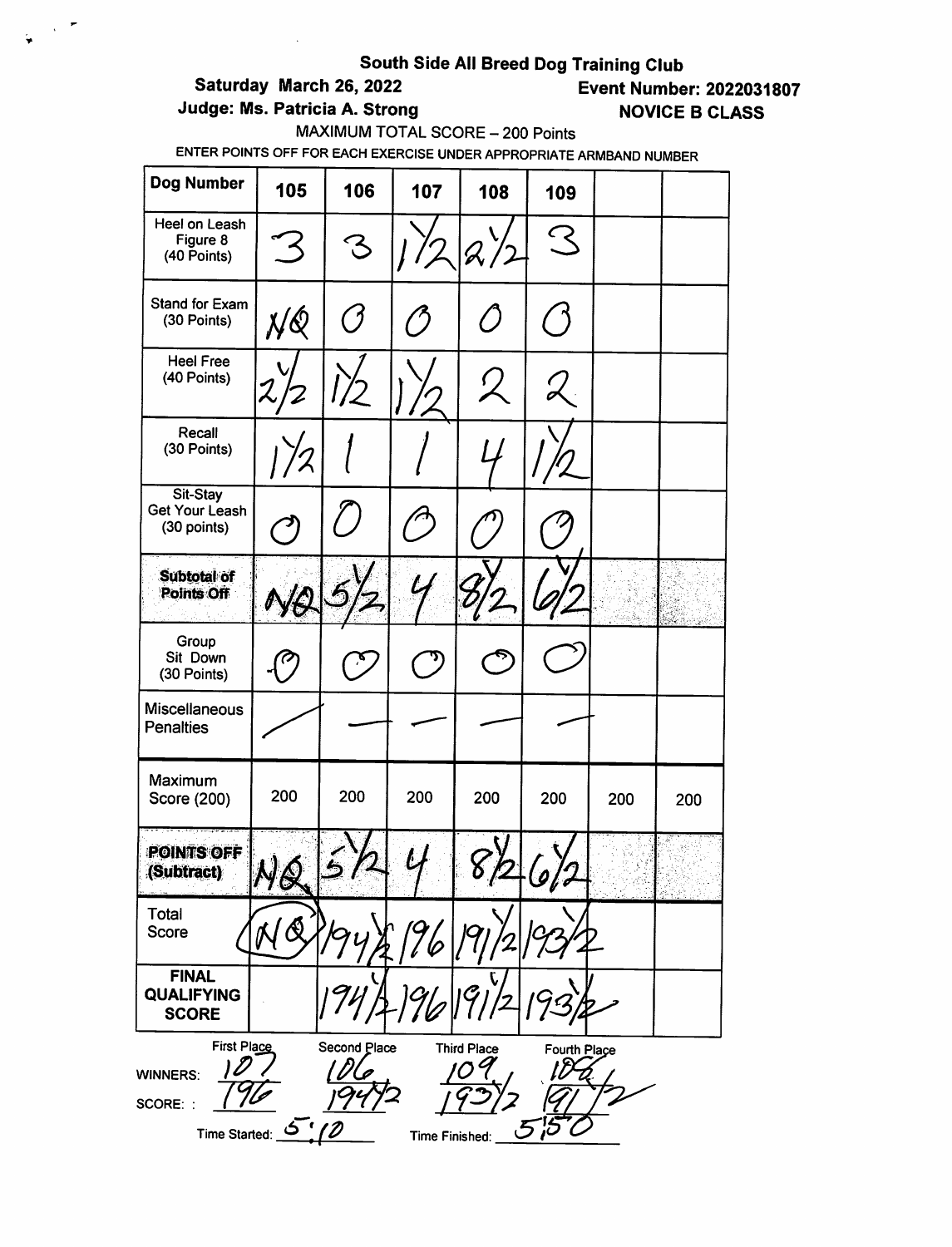# South Side All Breed Dog Training Club<br>Event Numbe = Event Numbe

 $\mathbf{r} \in \mathbb{R}^n$ 

Judge: Ms. Patricia A. Strong COPEN A CLASS

**Event Number: 2022031807** 

MAXIMUM TOTAL SCORE - 200 Points

| <b>Dog Number</b>                                                 | 112                 | 114           | 116            | 117                | 119          |     |     |
|-------------------------------------------------------------------|---------------------|---------------|----------------|--------------------|--------------|-----|-----|
| <b>Heel Free</b><br><b>Figure Eight</b><br>(40 Points)            |                     | Ë             | $\mathscr{C}$  |                    |              |     |     |
| Command<br><b>Discrimination</b><br>Stand-Down-Sit<br>(30 points) |                     |               |                |                    |              |     |     |
| Drop on Recall<br>(30 Points)                                     |                     |               |                |                    |              |     |     |
| Retrieve on Flat<br>(20 points)                                   |                     |               |                |                    |              |     |     |
| Retrieve over<br>High Jump<br>(30 Points)                         |                     |               |                |                    |              |     |     |
| <b>Broad Jump</b><br>(20 Points)                                  |                     |               |                |                    |              |     |     |
| <b>Stand Stay</b><br><b>Get Your Leash</b><br>(30 Points)         |                     |               |                |                    |              |     |     |
| Miscellaneous<br><b>Penalties</b>                                 |                     |               |                |                    |              |     |     |
| Maximum<br>Score (200)                                            | 200                 | 200           | 200            | 200                | 200          | 200 | 200 |
| POINTS OFF<br>(Subtract)                                          | l 1 Q               | $\mathcal{B}$ |                |                    |              |     |     |
| Total<br>Score                                                    |                     |               |                |                    |              |     |     |
| <b>FINAL</b><br><b>QUALIFYING</b><br><b>SCORE</b>                 |                     |               |                |                    |              |     |     |
| First Place<br><b>WINNERS:</b><br>SCORE: :                        | Time Started: 10, 2 | Second Place  | Time Finished: | <b>Third Place</b> | Fourth Place |     |     |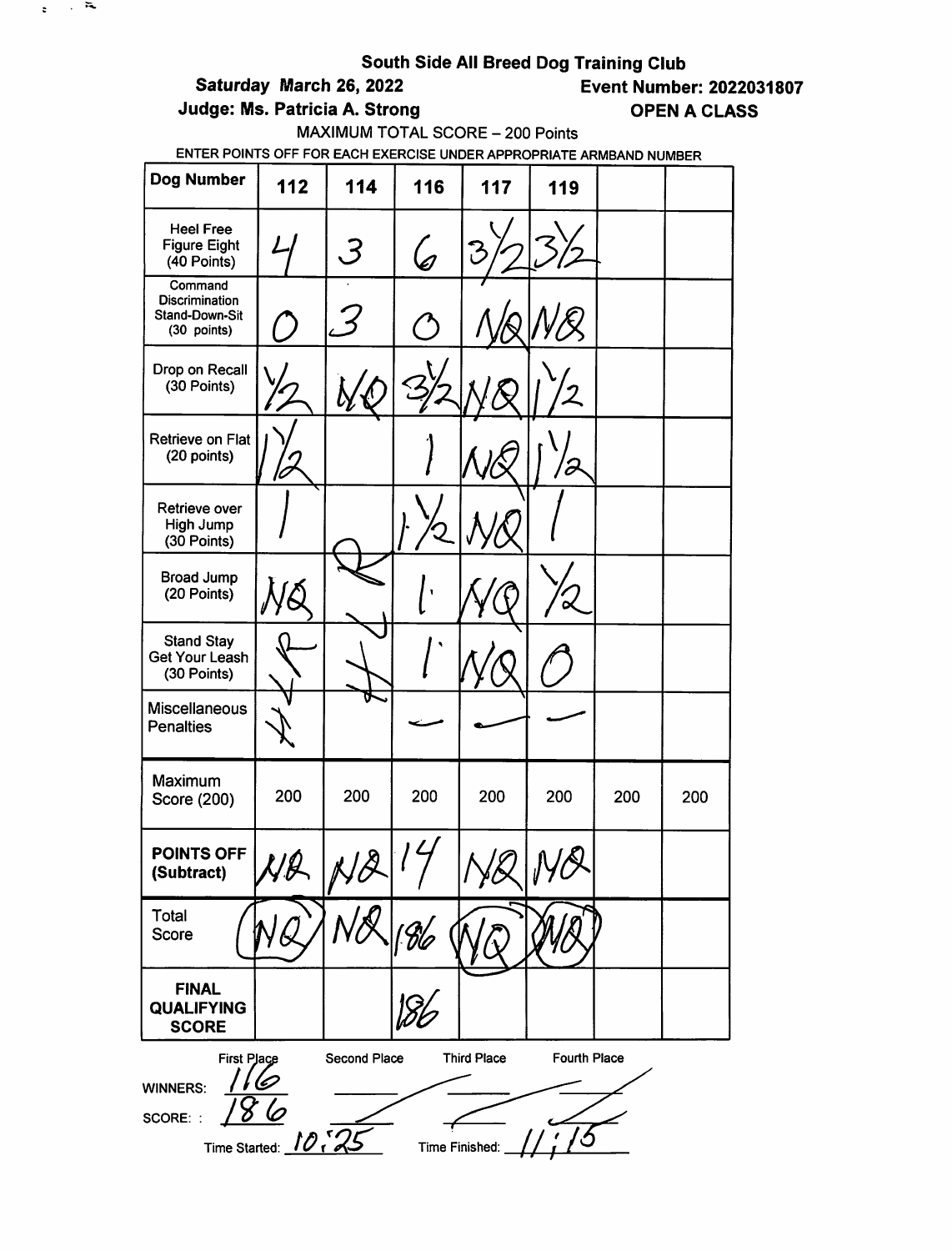### Saturday March 26, 2022 Event Number: 2022031807

 $\sim$ 

 $\sim$ 

Judge: Ms. Patricia A. Strong **OPEN B & PREFERRED OPEN CLASSES** 

MAXIMUM TOTAL SCORE - 200 Points

ENTER POINTS OFF FOR EACH EXERCISE UNDER APPROPRIATE ARMBAND NUMBER

ORDER OF EXERCISES  $(I - VI)$  \_\_\_\_\_\_\_\_

| Dog Number                                                                                                           | 127                                                       | 128                | P198                        | 131                               | 134                  | 135                         | 137            |
|----------------------------------------------------------------------------------------------------------------------|-----------------------------------------------------------|--------------------|-----------------------------|-----------------------------------|----------------------|-----------------------------|----------------|
| ROf                                                                                                                  |                                                           | $\boldsymbol{Z}$   |                             |                                   | $1\frac{1}{2}$       | $\mathcal{S}_{\mathcal{A}}$ |                |
| DO R                                                                                                                 | NQ                                                        |                    | 4/2                         |                                   | NQ                   |                             |                |
| ROH                                                                                                                  |                                                           |                    |                             |                                   | $\frac{1}{\sqrt{2}}$ |                             |                |
| D-                                                                                                                   |                                                           |                    |                             |                                   |                      |                             |                |
| 8                                                                                                                    | $\mathcal{L}% _{M_{1},M_{2}}^{\alpha,\beta}(\varepsilon)$ |                    |                             |                                   |                      | $\mathcal{Q}$               | $\overline{2}$ |
| $\cal C$ $D$                                                                                                         | O)                                                        | ( )                | $\mathcal{L}_{\mathscr{A}}$ |                                   |                      | Æ,                          |                |
| S.S                                                                                                                  | ND                                                        | $\bm{\mathcal{O}}$ | $\mathcal{L}$               |                                   |                      |                             |                |
| Miscellaneous<br><b>Penalties</b>                                                                                    |                                                           |                    |                             |                                   |                      |                             |                |
| Maximum<br>Score (200)                                                                                               | 200                                                       | 200                | 200                         | 200                               | 200                  | 200                         | 200            |
| POINTS OFF<br>(Subtract)                                                                                             |                                                           |                    | 25                          |                                   | Ņс                   | $\overline{\mathcal{R}}$    | 2,<br>v<br>V   |
| Total<br>Score                                                                                                       |                                                           |                    |                             |                                   |                      |                             |                |
| <b>FINAL</b><br><b>QUALIFYING</b><br><b>SCORE</b><br>Heel Free, $FR = 40$ Drap On Recall = 30 Command Discrimination |                                                           |                    |                             | $20$ Betrieve On First - 20 Betri |                      |                             |                |

The rise Formulation Recall = 30 Command Discrimination = 30 Retrieve On Flat = 20 Retrieve Over High Jump = 30<br>Broad Jump = 20 Stay-Get Your Leash = 30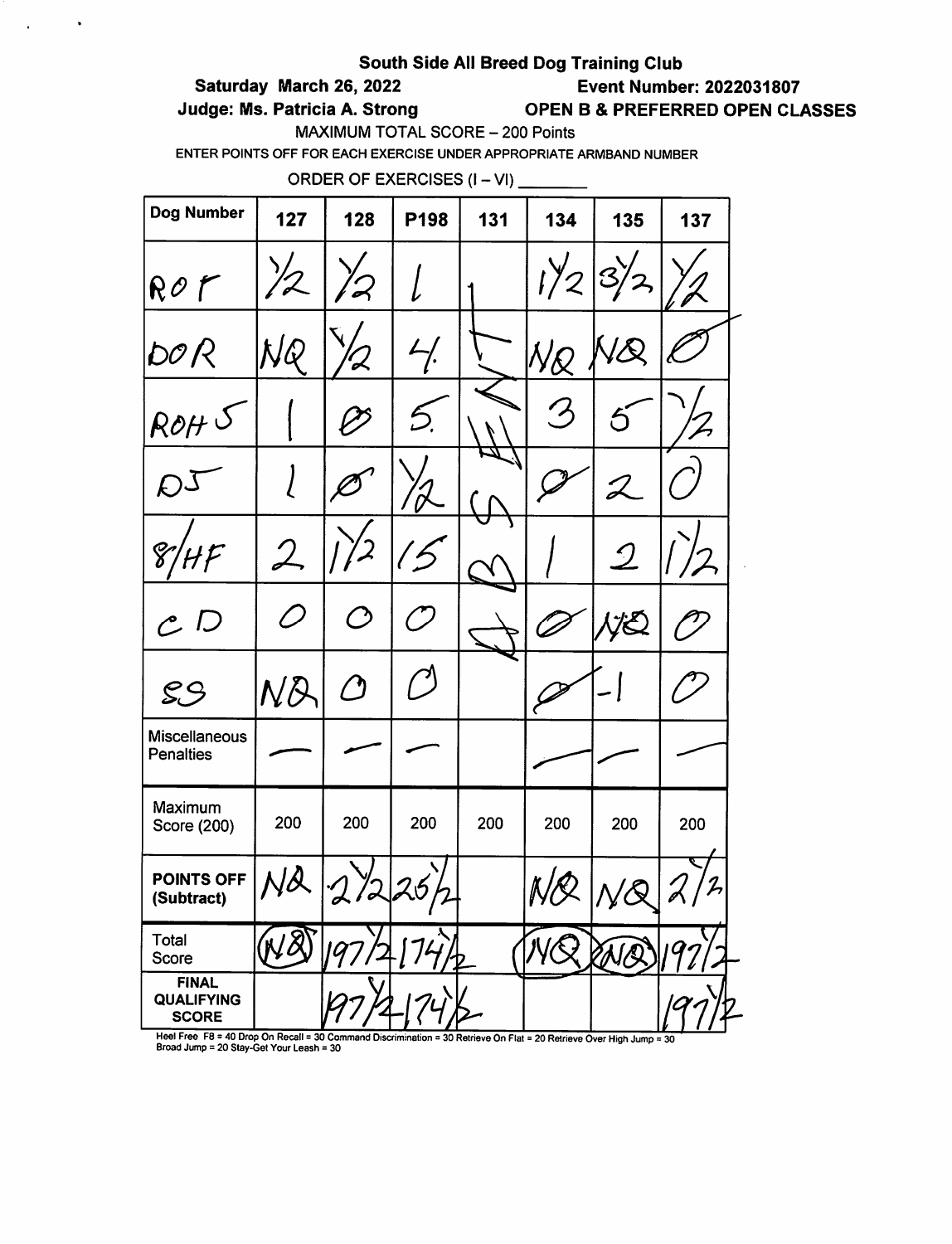# South Side All Breed Dog Training Club<br>Saturday March 26, 2022<br>Event Numbe

 $\hat{\phantom{a}}$ 

 $\ddot{\phantom{a}}$ 

**Event Number: 2022031807** Judge: Ms. Patricia A. Strong **OPEN B & PREFERRED OPEN CLASSES** 

MAXIMUM TOTAL SCORE - 200 Points

ENTER POINTS OFF FOR EACH EXERCISE UNDER APPROPRIATE ARMBAND NUMBER

ORDER OF EXERCISES (I – VI) \_\_\_\_\_\_

| Dog Number                                                                             | 138            | 139                                                       | 140 | 141           | 142                              | 143 | 144         |  |
|----------------------------------------------------------------------------------------|----------------|-----------------------------------------------------------|-----|---------------|----------------------------------|-----|-------------|--|
| ROf                                                                                    | 'Q             |                                                           |     | $\frac{1}{2}$ |                                  |     |             |  |
| $D$ o $\beta$                                                                          |                |                                                           |     | $\oslash$     | NQ                               |     |             |  |
|                                                                                        |                |                                                           |     |               |                                  |     |             |  |
| 13                                                                                     | <sup>r</sup> ) |                                                           |     |               |                                  | NQ  |             |  |
|                                                                                        |                |                                                           |     |               |                                  |     |             |  |
|                                                                                        |                | 6                                                         | NQ  |               | $\overset{\mathcal{L}}{\propto}$ |     |             |  |
|                                                                                        |                | $\mathcal{D}% _{M_{1},M_{2}}^{\alpha,\beta}(\varepsilon)$ |     |               |                                  |     |             |  |
| Miscellaneous<br>Penalties                                                             |                |                                                           |     |               |                                  |     |             |  |
| Maximum<br>Score (200)                                                                 | 200            | 200                                                       | 200 | 200           | 200                              | 200 | 200         |  |
| POINTS OFF<br>(Subtract)                                                               |                |                                                           | UQ  |               | (R)<br>k.                        | 1/2 | $\Lambda/R$ |  |
| Total<br>Score                                                                         |                |                                                           |     |               |                                  |     |             |  |
| <b>FINAL</b><br><b>QUALIFYING</b><br><b>SCORE</b><br>Heel Free $FA = 40$ Drop On Boost |                |                                                           |     |               |                                  |     |             |  |

The Formulation of the Community of Community of Community of Technical Community of Technical Community of Community of Community Community Community Community Community Community Community Community Community Community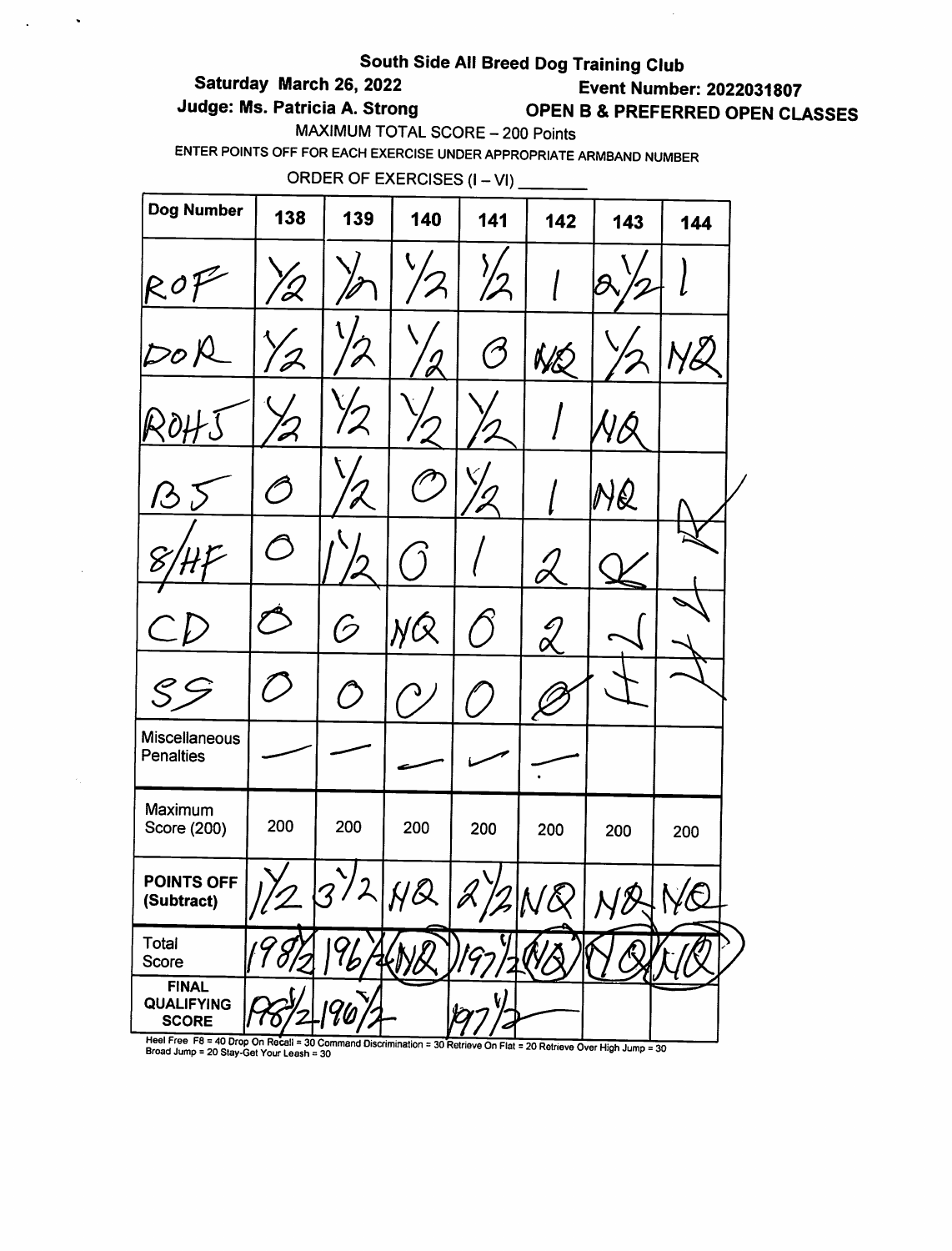### Saturday March 26, 2022 Event Number: 2022031807

 $\sim 10^{11}$   $\sim$ 

 $\mathbf{r}$ 

### Judge: Ms. Patricia A. Strong **OPEN B & PREFERRED OPEN CLASSES**

MAXIMUM TOTAL SCORE - 200 Points

ENTER POINTS OFF FOR EACH EXERCISE UNDER APPROPRIATE ARMBAND NUMBER

ORDER OF EXERCISES  $(I - VI)$  \_\_\_\_\_\_\_\_\_

| Dog Number                                        | 146                   | 147               | 150        | 151 |     |     |     |
|---------------------------------------------------|-----------------------|-------------------|------------|-----|-----|-----|-----|
|                                                   |                       |                   |            |     |     |     |     |
| ROF/2                                             |                       |                   |            |     |     |     |     |
|                                                   | $\mathcal{Z}$         | NQ                |            |     |     |     |     |
| $rac{1}{\sqrt{3}}$                                |                       |                   |            |     |     |     |     |
|                                                   |                       |                   |            |     |     |     |     |
| $\mathcal C$                                      | $\mathscr{Z}$         | $\mathcal{L}_{j}$ | $\bigcirc$ |     |     |     |     |
| $\mathcal{C}^{\mathcal{C}}$                       | $\tilde{\mathcal{C}}$ |                   |            |     |     |     |     |
| Miscellaneous<br><b>Penalties</b>                 |                       |                   |            |     |     |     |     |
| Maximum<br>Score (200)                            | 200                   | 200               | 200        | 200 | 200 | 200 | 200 |
| POINTS OFF<br>(Subtract)                          | $8\%$                 | NQ                |            | NQ  |     |     |     |
| Total<br>Score                                    |                       |                   | 195        |     |     |     |     |
| <b>FINAL</b><br><b>QUALIFYING</b><br><b>SCORE</b> |                       |                   | 'Ji        |     |     |     |     |

Heel Free F8 = 40 Drop On Recall = 30 Command Discrimination = 30 Retrieve On Flat = 20 Retrieve Over High Jump = 30<br>Broad Jump = 20 Stay-Get Your Leash = 30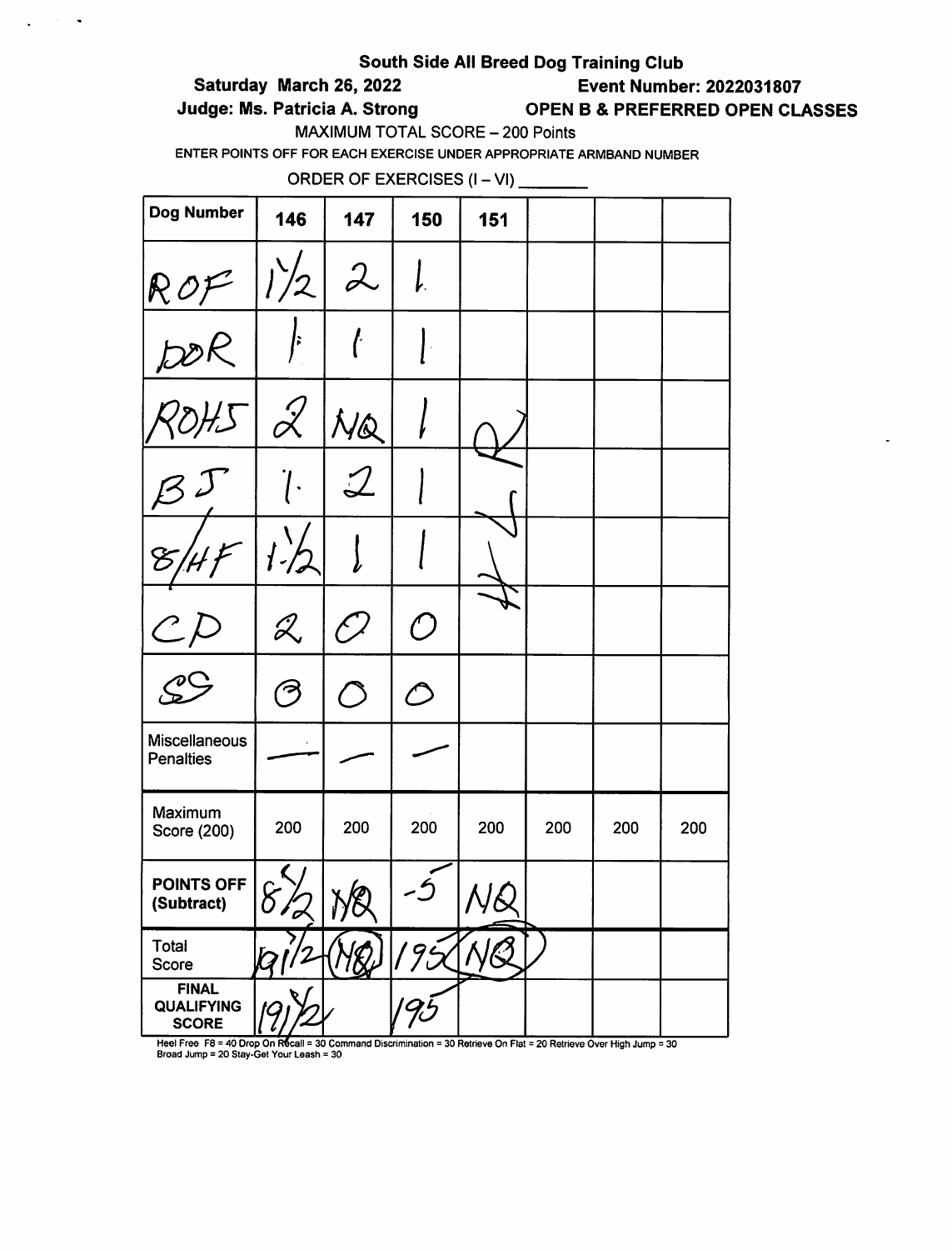## AWARD PLACEMENT SHEET

# Judges will mark the placements for the classes below as follows:

- All-Breed trial: Fill in all of Section A.
- Specialty/Group trial (single breed): Fill in all of section B.
- Specialty/Group trial (Option 2 open to all-breeds): Fill in all of sections, A B.

Event #: 2022031807 Date: 3/26/2022 Judge: Ms. Patricia A. Strong Trial Type: |X| Regular | | Specialty Option 2  $\overline{A}$  Class Name: Open B  $\overline{II}$  ALL-BREED Awards First Place Second Place Third Place Fourth Place Winners 138 128 141 132 Score <u>| 97% | 19772</u> Class Name: Open **full**<br>Preferred ALL-BREED Awards First Place Second Place Third Place Fourth Place Winners Score

## SPECIALTY/GROUP AWARDS ONLY:

 $\ddot{\phantom{a}}$ 

# $\mathbf{B}$  Class Name: SPECIALTY/GROUP Awards

|         | <b>First Place</b> | <b>Second Place</b> | Third Place | Fourth Place |
|---------|--------------------|---------------------|-------------|--------------|
| Winners |                    |                     |             |              |
| Score   |                    |                     |             |              |

Class Name: Preferred SPECIALTY/GROUP Awards

|         | <b>First Place</b> | <b>Second Place</b> | Third Place | Fourth Place |
|---------|--------------------|---------------------|-------------|--------------|
| Winners |                    |                     |             |              |
| Score   |                    |                     |             |              |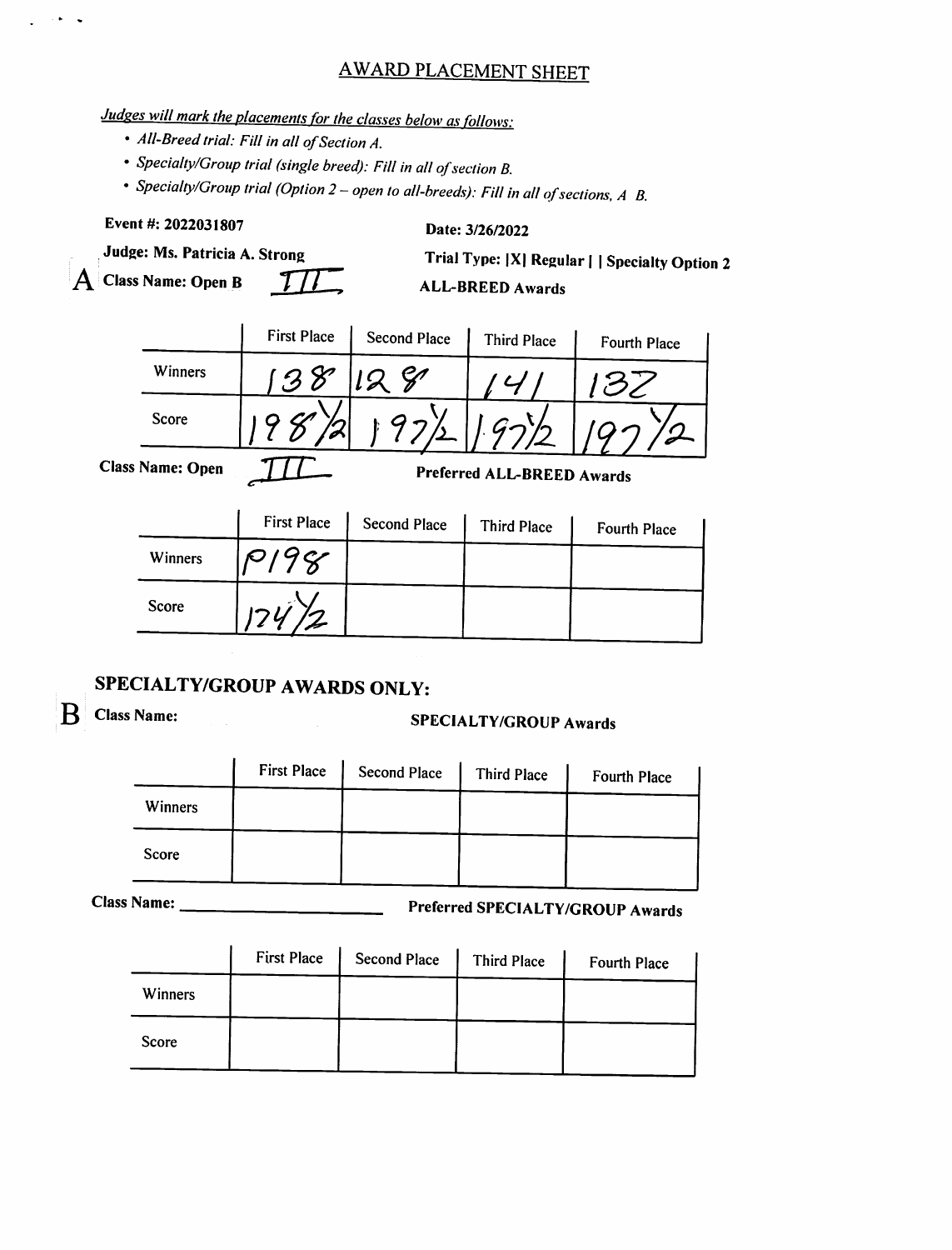$\bullet$ 

 $\mathcal{L}$ 

Saturday March 26, 2022 Event Number: 2022031807

Judge: Ms. Patricia A. Strong UTILITY A CLASS

MAXIMUM TOTAL SCORE - 200 Points

| Dog Number                                                        | 156              | 158                 | 160          | 162                                    | 164                         |     |     |
|-------------------------------------------------------------------|------------------|---------------------|--------------|----------------------------------------|-----------------------------|-----|-----|
| Signal<br>Exercise<br>(40 Points)                                 | 4/2              |                     | VÁ           |                                        |                             |     |     |
| <b>Scent</b><br><b>Discrimination</b><br>Article 1<br>(30 Points) |                  |                     | ହ            | $\mathcal{Q}$                          | $\mathcal{D}$               |     |     |
| <b>Scent</b><br><b>Discrimination</b><br>Article 2<br>(30 Points) |                  |                     |              |                                        |                             |     |     |
| <b>Directed</b><br>Retrieve<br>(30 Points)                        |                  |                     |              | ⊱ ً                                    |                             |     |     |
| <b>Moving Stand</b><br>& Exam<br>(30 Points)                      |                  |                     |              |                                        |                             |     |     |
| <b>Directed</b><br>Jumping<br>(40 Points)                         |                  |                     |              |                                        |                             |     |     |
| <b>Miscellaneous</b><br><b>Penalties</b>                          |                  |                     | J.           |                                        |                             |     |     |
| Maximum<br>Score (200)                                            | 200              | 200                 | 200          | 200                                    | 200                         | 200 | 200 |
| <b>POINTS OFF</b><br>(Subtract)                                   | Wŕ.              |                     |              | NQ                                     | 26h                         |     |     |
| Total<br>score                                                    |                  | $\mathcal{Y}$       | ' P<br>WOQOO |                                        | 173,                        |     |     |
| <b>FINAL</b><br><b>QUALIFYING</b><br><b>SCORE</b>                 |                  |                     |              |                                        |                             |     |     |
| <b>First Place</b><br>16 Y<br><b>WINNERS:</b><br>SCORE: :         | Time Started: 12 | Second Place<br>218 |              | <b>Third Place</b><br>Time Finished: _ | <b>Fourth Place</b><br>: 20 |     |     |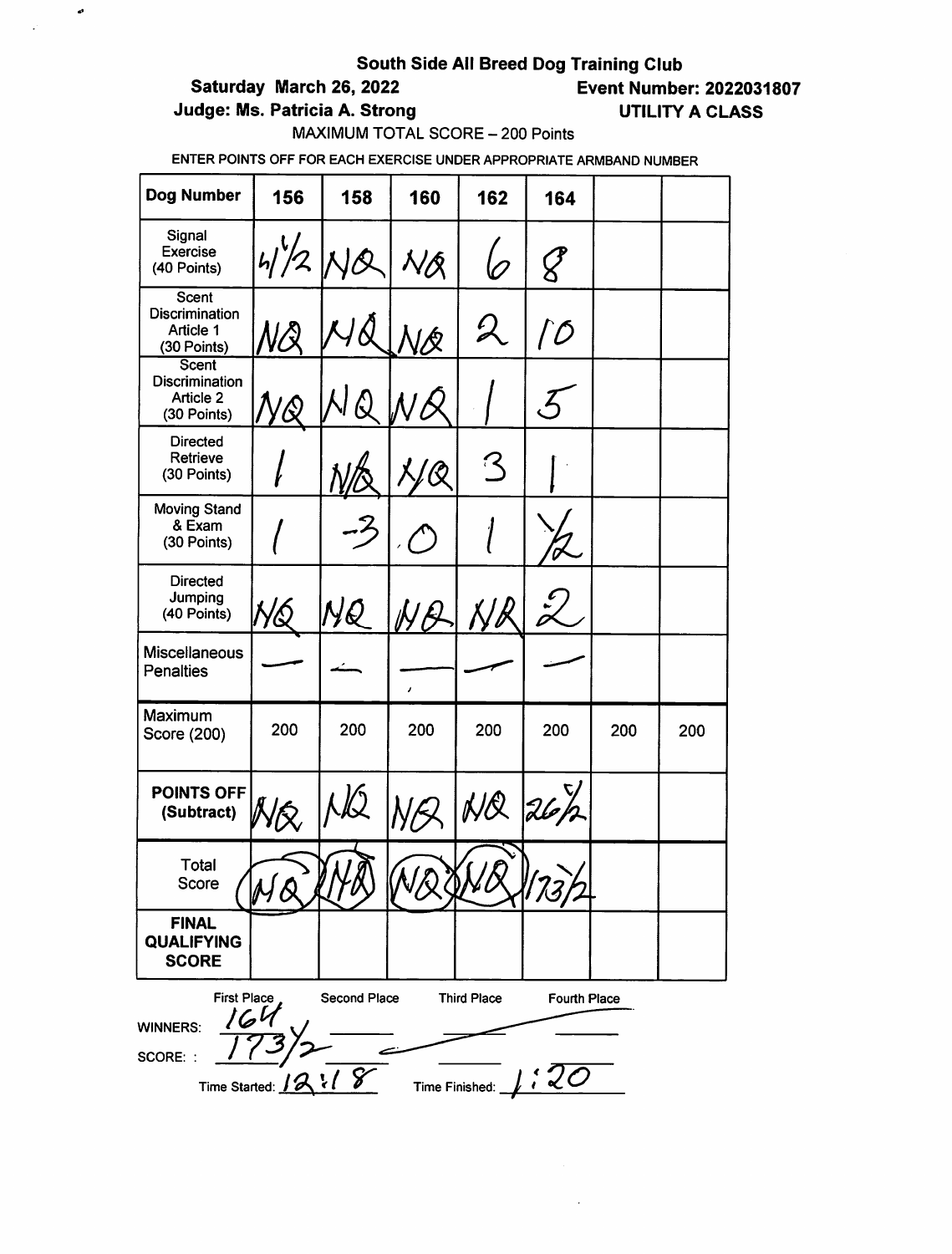### Saturday March 26, 2022 Event Number: 2022031807

 $\mathcal{L}^{\text{max}}$  and  $\mathcal{L}^{\text{max}}$ 

# Judge: Ms. Patricia A. Strong UTILITY B & PREFERRED UTILITY CLASSES

MAXIMUM TOTAL SCORE - 200 Points

ENTER POINTS OFF FOR EACH EXERCISE UNDER APPROPRIATE ARMBAND NUMBER

| <b>Dog Number</b>                                              | 180      | 182 | 183        | 184                        | 185                      | 186                         | 187 |
|----------------------------------------------------------------|----------|-----|------------|----------------------------|--------------------------|-----------------------------|-----|
|                                                                |          |     |            |                            |                          | $\mathcal{L}_{\mathcal{L}}$ |     |
|                                                                |          |     |            |                            |                          | $\mathcal{Z}$               |     |
| DR                                                             |          |     |            |                            |                          |                             |     |
| SE                                                             |          |     |            | $\subset$                  | $\overline{2}$           | $\mathcal{L}$<br>2          |     |
|                                                                |          |     | $\sqrt{1}$ | (ク                         |                          | $\mathcal{C}\mathcal{F}$    |     |
|                                                                |          |     |            | $\boldsymbol{\mathcal{N}}$ |                          |                             |     |
| <b>Miscellaneous</b><br><b>Penalties</b>                       |          |     | ∕          |                            |                          |                             |     |
| Maximum<br>Score (200)                                         | 200      | 200 | 200        | 200                        | 200                      | 200                         | 200 |
| POINTS OFF<br>(Subtract)                                       | $\angle$ |     |            | 2/NA/N2                    |                          |                             | 3   |
| Total<br>Score                                                 | 95       |     | 198        |                            | $\overline{\mathcal{Q}}$ |                             |     |
| <b>FINAL</b><br><b>QUALIFYING</b><br><b>SCORE</b><br>Olanal Pr |          |     |            |                            |                          |                             |     |

ORDER OF EXERCISES  $(I - VI)$ 

Signal Exercise = 40 Scent Discrimination (Article 1) = 30 Scent Discrimination (Article 2) = 30 Directed Retrieve = 30 Moving Stand Exam = 30 Directed Jumping = 40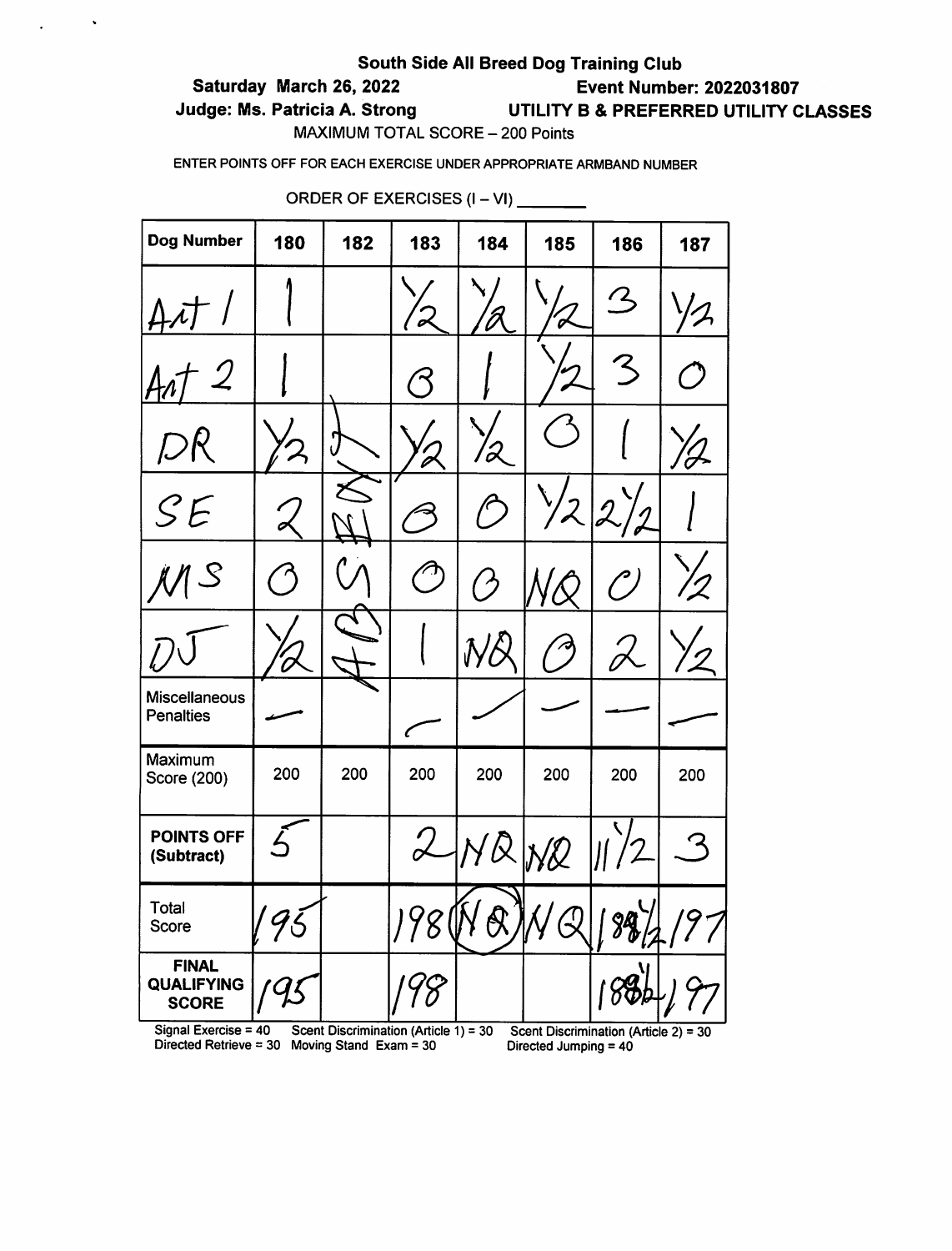### Saturday March 26, 2022 Event Number: 2022031807

 $\frac{1}{2}$  ,  $\frac{1}{2}$  ,  $\frac{1}{2}$  ,  $\frac{1}{2}$ 

Judge: Ms. Patricia A. Strong UTILITY B & PREFERRED UTILITY CLASSES

MAXIMUM TOTAL SCORE - 200 Points

ENTER POINTS OFF FOR EACH EXERCISE UNDER APPROPRIATE ARMBAND NUMBER

| Dog Number                                        | 169           | 170                    | 173                                                       | 174           | 176                   | 177                                     | 178 |
|---------------------------------------------------|---------------|------------------------|-----------------------------------------------------------|---------------|-----------------------|-----------------------------------------|-----|
| AM                                                | IQ            |                        | $\mathcal{Q}% _{M_{1},M_{2}}^{\alpha,\beta}(\varepsilon)$ |               | $\sqrt{2}$            | $\frac{1}{2}$                           | パク  |
| ArtQ                                              | $\mathcal{Q}$ |                        |                                                           | $k^{2}$       |                       | <u>Д.</u>                               |     |
| D R                                               |               |                        | $\mathcal{V}$                                             | $\mathcal{D}$ |                       | $\partial\!\!\!\!\!\partial$            |     |
| ${\cal S} {\cal E}$                               | ŊŔ            |                        |                                                           | <u>ک</u>      |                       |                                         |     |
| $\leq$                                            | ÑŔ            |                        |                                                           |               | $\zeta$               |                                         |     |
| N                                                 | ${\cal O}$    |                        |                                                           |               |                       |                                         |     |
| <b>Miscellaneous</b><br><b>Penalties</b>          |               |                        |                                                           |               |                       |                                         |     |
| Maximum<br>Score (200)                            | 200           | 200                    | 200                                                       | 200           | 200                   | 200                                     | 200 |
| <b>POINTS OFF</b><br>(Subtract)                   | NŰ            |                        |                                                           |               |                       |                                         |     |
| Total<br>Score                                    |               |                        | $\sim$                                                    |               |                       | 18912                                   | /r  |
| <b>FINAL</b><br><b>QUALIFYING</b><br><b>SCORE</b> |               |                        |                                                           | 88            |                       |                                         |     |
| Signal Exercise = $40$<br>Directed Retrieve = 30  |               | Moving Stand Exam = 30 | Scent Discrimination (Article 1) = 30                     |               | Directed Jumping = 40 | Scent Discrimination (Article 2) = $30$ |     |

ORDER OF EXERCISES (I - VI)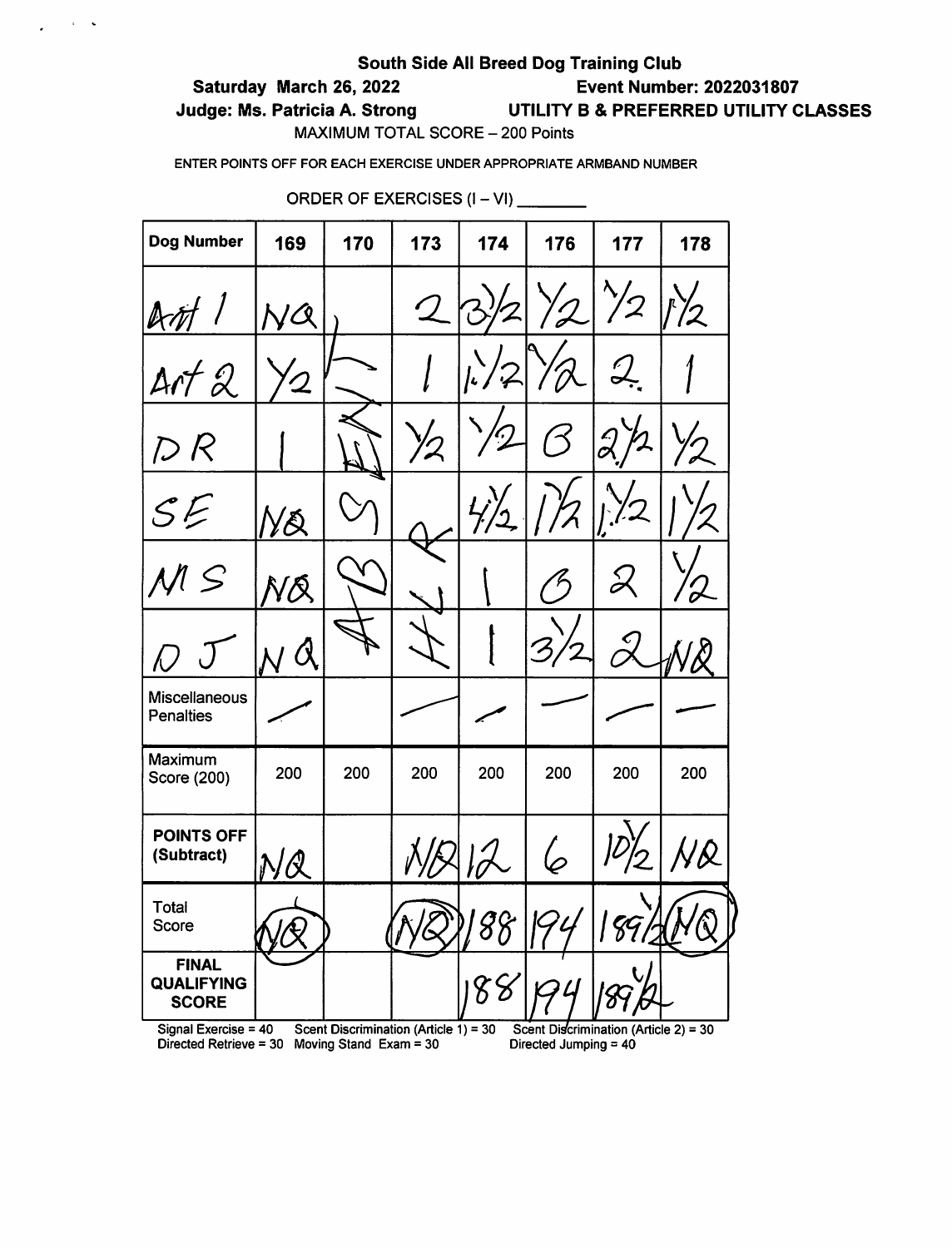### Saturday March 26, 2022 Event Number: 2022031807

 $\frac{1}{2}$  ,  $\frac{1}{2}$  ,  $\frac{1}{2}$ 

## Judge: Ms. Patricia A. Strong UTILITY B & PREFERRED UTILITY CLASSES

MAXIMUM TOTAL SCORE - 200 Points

ENTER POINTS OFF FOR EACH EXERCISE UNDER APPROPRIATE ARMBAND NUMBER

| <b>Dog Number</b>                                                     | 188                                                       | 189                                   | 190                      | 192 | 195                                                            |     |     |
|-----------------------------------------------------------------------|-----------------------------------------------------------|---------------------------------------|--------------------------|-----|----------------------------------------------------------------|-----|-----|
|                                                                       |                                                           |                                       |                          |     |                                                                |     |     |
|                                                                       | '2                                                        |                                       |                          |     |                                                                |     |     |
|                                                                       |                                                           |                                       |                          |     |                                                                |     |     |
| SE                                                                    |                                                           |                                       |                          |     |                                                                |     |     |
| $\eta$ ${\cal S}$                                                     | دبر<br>ر                                                  | $\epsilon$                            | $\overline{\mathcal{L}}$ |     |                                                                |     |     |
|                                                                       | $\mathcal{Z}% _{M_{1},M_{2}}^{\prime\prime}(\varepsilon)$ |                                       |                          |     |                                                                |     |     |
| Miscellaneous<br><b>Penalties</b>                                     |                                                           |                                       |                          |     |                                                                |     |     |
| Maximum<br>Score (200)                                                | 200                                                       | 200                                   | 200                      | 200 | 200                                                            | 200 | 200 |
| POINTS OFF<br>(Subtract)                                              |                                                           | $\mathcal{Q}$                         |                          |     |                                                                |     |     |
| Total<br>Score                                                        |                                                           |                                       | 19/<br>l  l <i>o</i>     |     |                                                                |     |     |
| <b>FINAL</b><br><b>QUALIFYING</b><br><b>SCORE</b>                     |                                                           |                                       |                          |     |                                                                |     |     |
| Signal Exercise = 40<br>Directed Retrieve = 30 Moving Stand Exam = 30 |                                                           | Scent Discrimination (Article 1) = 30 |                          |     | Scent Discrimination (Article 2) = 30<br>Directed Jumping = 40 |     |     |

ORDER OF EXERCISES (I – VI) \_\_\_\_\_\_\_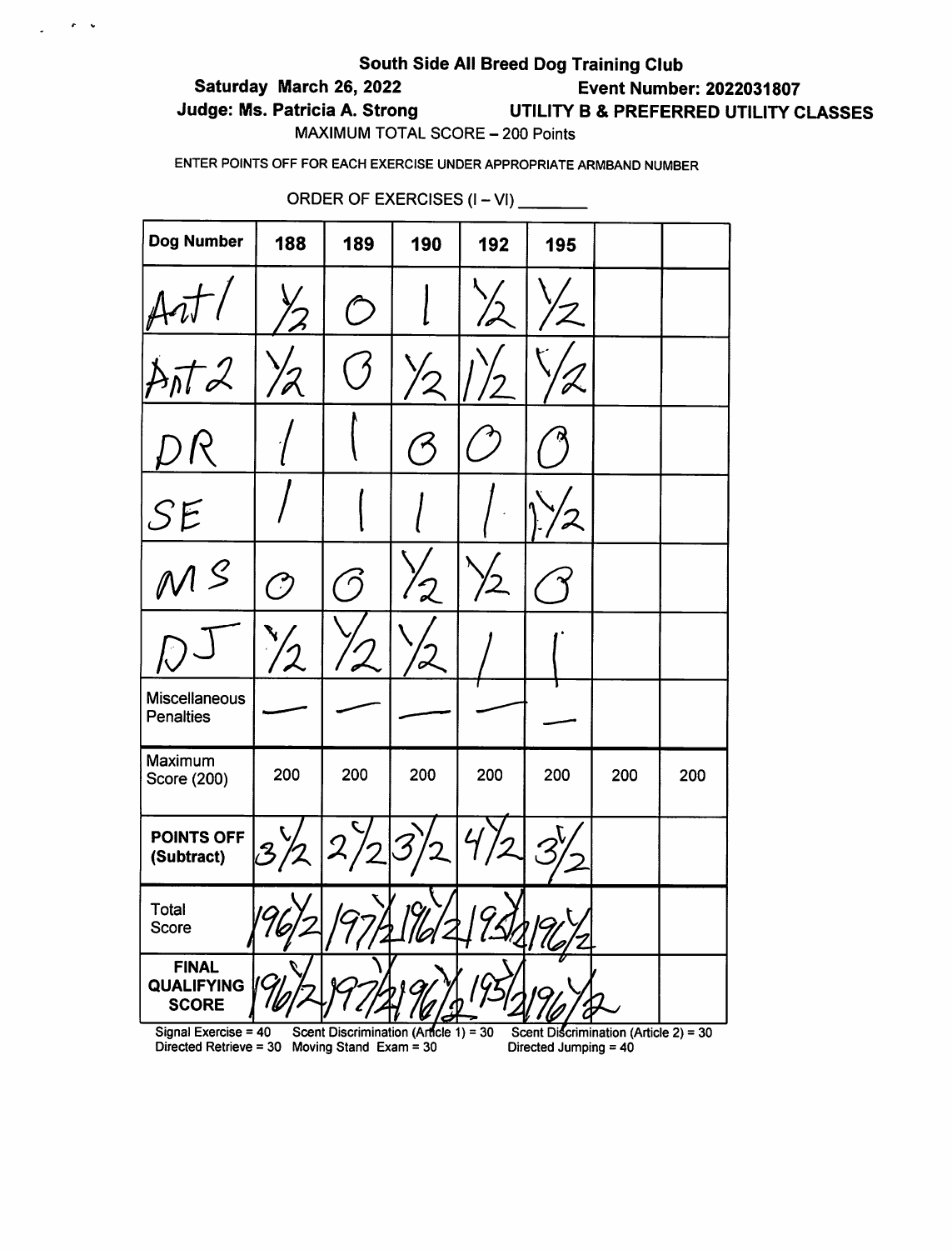## AWARD PLACEMENT SHEET

# Judges will mark the placements for the classes below as follows:

- All-Breed trial: Fill in all of Section A.
- Specialty/Group trial (single breed): Fill in all of section B.
- Specialty/Group trial (Option 2 open to all-breeds): Fill in all of sections, A B.

### Event#: 2022031807

نوار المراري

### Date: 3/26/2022

Judge: Ms. Patricia A. Strong

Class Name: Utility B

Trial Type: |X| Regular | | Specialty Option 2

### ALL-BREED Awards

|         | <b>First Place</b> | <b>Second Place</b> | Third Place | Fourth Place |
|---------|--------------------|---------------------|-------------|--------------|
| Winners |                    |                     |             |              |
| Score   |                    |                     |             |              |

Class Name: Utility

Preierred ALL-BREED Awards

| Winners<br>Score | <b>First Place</b> | <b>Second Place</b> | <b>Third Place</b> | Fourth Place |
|------------------|--------------------|---------------------|--------------------|--------------|
|                  |                    |                     |                    |              |
|                  |                    |                     |                    |              |

# SPECIALTY/GROUP AWARDS ONLY:

# B Class Name: SPECIALTY/GROUP Awards

|         | <b>First Place</b> | Second Place | Third Place | Fourth Place |
|---------|--------------------|--------------|-------------|--------------|
| Winners |                    |              |             |              |
| Score   |                    |              |             |              |

Class Name: Preferred SPECIALTY/GROUP Awards

|         | <b>First Place</b> | <b>Second Place</b> | Third Place | Fourth Place |
|---------|--------------------|---------------------|-------------|--------------|
| Winners |                    |                     |             |              |
| Score   |                    |                     |             |              |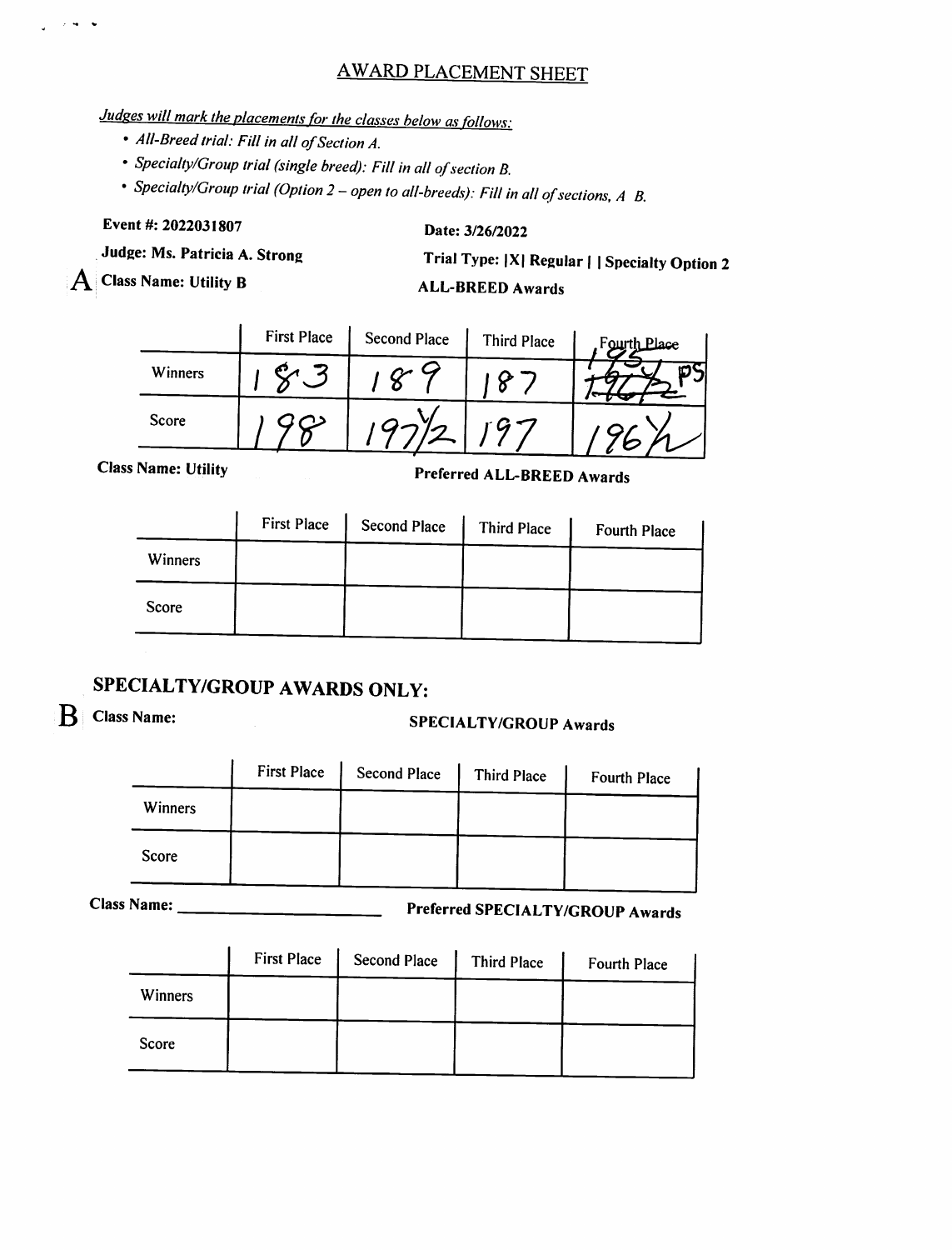# South Side All Breed Dog Training Club<br>Event Numbe (Saturday March 26, 2022

\_\_\_\_\_

 $\mathcal{F} =$ 

 $\Delta \sim 10^{-12}$ 

**Event Number: 2022031807** 

# Judge: Ms. Patricia A. Strong BEGINNER NOVICE B CLASS

MAXIMUM TOTAL SCORE - 200 Points

| <b>Dog Number</b>                                                                                                                                 | 209 | 210 | 211                      | 212                                                       | 213 |     |     |   |  |
|---------------------------------------------------------------------------------------------------------------------------------------------------|-----|-----|--------------------------|-----------------------------------------------------------|-----|-----|-----|---|--|
| Heel On Leash<br>(40 points)                                                                                                                      | Z   |     | ${\cal Z}$               | $\mathcal{S}% _{M_{1},M_{2}}^{\alpha,\beta}(\varepsilon)$ |     |     |     | ر |  |
| <b>Figure Eight</b><br>(40 points)                                                                                                                | , 3 |     |                          |                                                           |     |     |     |   |  |
| Sit for Exam<br>(40 Points)                                                                                                                       |     | G)  | $\overline{\phantom{a}}$ |                                                           |     |     |     |   |  |
| <b>Sit Stay</b><br>(40 Points)                                                                                                                    |     |     |                          |                                                           |     |     |     |   |  |
| Recall<br>(40 Points)                                                                                                                             |     |     |                          |                                                           |     |     |     |   |  |
| <b>Miscellaneous</b><br><b>Penalties</b>                                                                                                          |     |     |                          |                                                           |     |     |     |   |  |
| Maximum<br>Score (200)                                                                                                                            | 200 | 200 | 200                      | 200                                                       | 200 | 200 | 200 |   |  |
| <b>POINTS OFF</b><br>(Subtract)                                                                                                                   |     |     | $\bm{\mathcal{S}}$       |                                                           |     |     |     |   |  |
| Total<br><b>Score</b>                                                                                                                             |     |     |                          |                                                           |     |     |     |   |  |
| <b>FINAL</b><br><b>QUALIFYING</b><br><b>SCORE</b>                                                                                                 |     | 199 |                          |                                                           |     |     |     |   |  |
| <b>First Place</b><br>Second Place<br>Third Place<br>Fourth Place<br><b>WINNERS:</b><br>SCORE: :<br>Time Started: $\frac{U}{I}$<br>Time Finished: |     |     |                          |                                                           |     |     |     |   |  |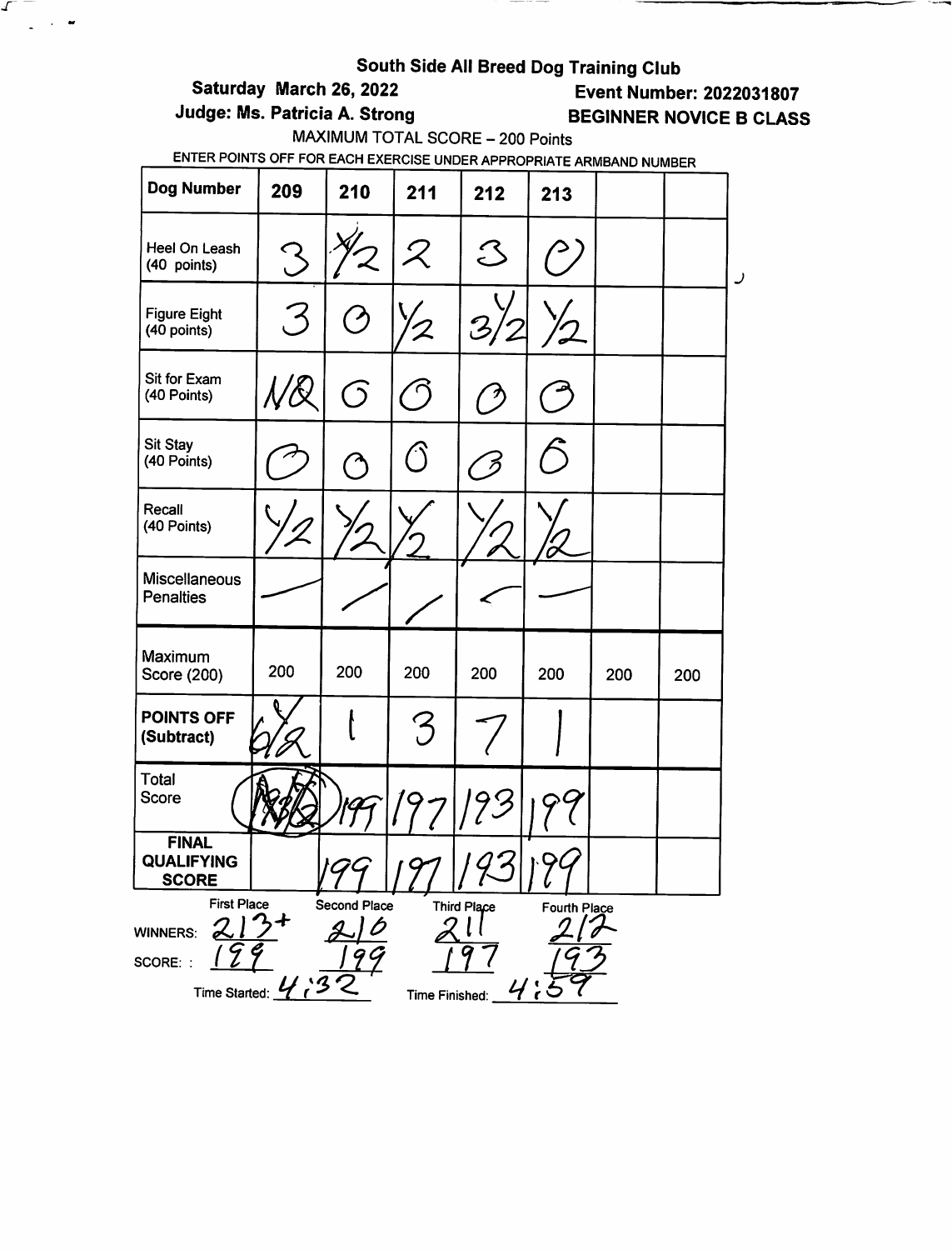### Saturday March 26, 2022 Event Number: 2022031807

### Judge: Ms. Patricia A. Strong GRADUATE NOVICE CLASS

### MAXIMUM TOTAL SCORE - 200 Points

| <b>Dog Number</b>                                                               | 216                  |     |     |     |     |     |     |  |
|---------------------------------------------------------------------------------|----------------------|-----|-----|-----|-----|-----|-----|--|
| <b>Heel Free &amp;</b><br><b>Figure Eight</b><br>(off-leash)<br>(40 Points)     | $\frac{2}{\sqrt{2}}$ |     |     |     |     |     |     |  |
| Drop on Recall<br>(40 Points)                                                   |                      |     |     |     |     |     |     |  |
| Dumbbell<br>Recall<br>(30 Points)                                               | $\frac{1}{2}$        |     |     |     |     |     |     |  |
| <b>Dumbbell Recall</b><br>over High Jump<br>(30 Points)                         |                      |     |     |     |     |     |     |  |
| <b>Dumbbell Recall</b><br>over Broad Jump<br>(30 Points)                        |                      |     |     |     |     |     |     |  |
| <b>Stand-Stay Get</b><br>Your Leash<br>(30 Points)                              |                      |     |     |     |     |     |     |  |
| <b>Miscellaneous</b><br><b>Penalties</b>                                        |                      |     |     |     |     |     |     |  |
| Maximum<br>Score (200)                                                          | 200                  | 200 | 200 | 200 | 200 | 200 | 200 |  |
| <b>POINTS OFF</b><br>(Subtract)                                                 | 6                    |     |     |     |     |     |     |  |
| <b>Total</b><br>Score                                                           | 94<br>7              |     |     |     |     |     |     |  |
| <b>FINAL</b><br>QUALIFYING<br><b>SCORE</b>                                      |                      |     |     |     |     |     |     |  |
| <b>First Place</b><br>Second Place<br><b>Third Place</b><br><b>Fourth Place</b> |                      |     |     |     |     |     |     |  |
| <b>WINNERS:</b>                                                                 |                      |     |     |     |     |     |     |  |
| SCORE: :                                                                        |                      |     |     |     |     |     |     |  |
| Time Finished: $8:2$<br>Time Started: 8:00                                      |                      |     |     |     |     |     |     |  |